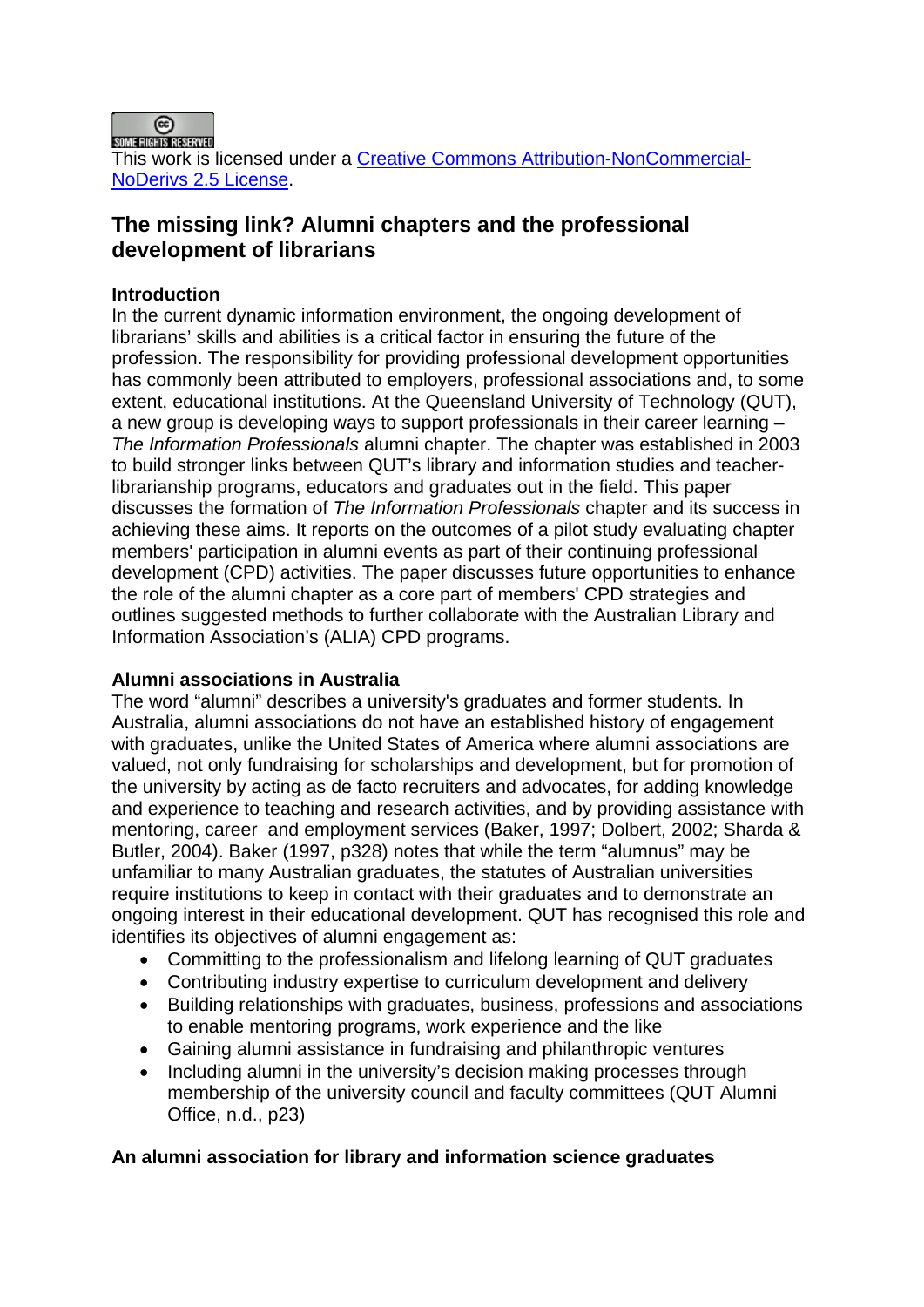QUT has a thirty year history of providing library and information science (LIS) education. The concept of an alumni chapter for graduates of librarianship and teacher-librarianship qualifications evolved from three noteworthy innovations introduced at QUT's School of Information Systems. Firstly a survey of students entering and exiting the Graduate Diploma of Library and Information Studies began to provide evidence on student expectations of both librarianship education and the profession (Hallam & Partridge, 2005). This was complemented by a research project examining the required discipline knowledge and generic capabilities of library and information professionals in the twenty-first century through focus groups with QUT alumni and other industry professionals (Hallam & Partridge, 2004). Thirdly a formal student mentoring partnership was established in partnership with ALIA to connect students with professionals (Hallam & Gissing, 2003). The theme which emerged in all three activities was the need for an ongoing link through which dialogue between current industry professionals, LIS educators and professional associations could be continued (Hallam & Partridge, 2004). It was thought that an alumni chapter could create opportunities to maintain these channels of communication and address issues about the lifelong learning and continuing professional development of information professionals.

From this background, *The Information Professionals* alumni chapter was initiated in 2003 by QUT academic staff Helen Partridge and Gillian Hallam who recruited a group of volunteers, all recent graduates (one to four years post-study), to form the first chapter organising committee. An alumni chapter is defined as "a formal, organised association of alumni wishing to network with other QUT alumni for professional, industry, faculty, geographic or special interest purposes" (QUT Alumni Office, n.d., p2). The concept of an alumni chapter was welcomed by the graduates and the committee established the chapter with a three-fold goal:

- to host social events:
- to encourage networking among its members; and
- to create professional development opportunities for past, present and future students.

Through the participation of graduates in the chapter, the committee aimed to strengthen links between QUT and library and information professionals. Membership was extended to include graduates of all librarianship, teacherlibrarianship and information management programs at QUT with the aim of increasing interaction between information professionals working in a diverse range of school, academic, public and corporate libraries and settings. Former and current staff members of QUT are also able to join. Membership is free of charge. The chapter was launched in February 2004 with twenty-nine foundation members. Membership has grown to eighty at the time of writing.

*The Information Professionals* alumni chapter has held three to four events per year with an average attendance of thirty-five people at each event. Chapter activities have offered members and guests an opportunity to learn more about their profession and to develop their professional skills. Events have included:

- Presentations by international guest speakers (British academics Professor Nick Moore in 2006 and Biddy Fisher in 2004),
- Discussion forum on the Brisbane City Council Library's "One Book One Brisbane" campaign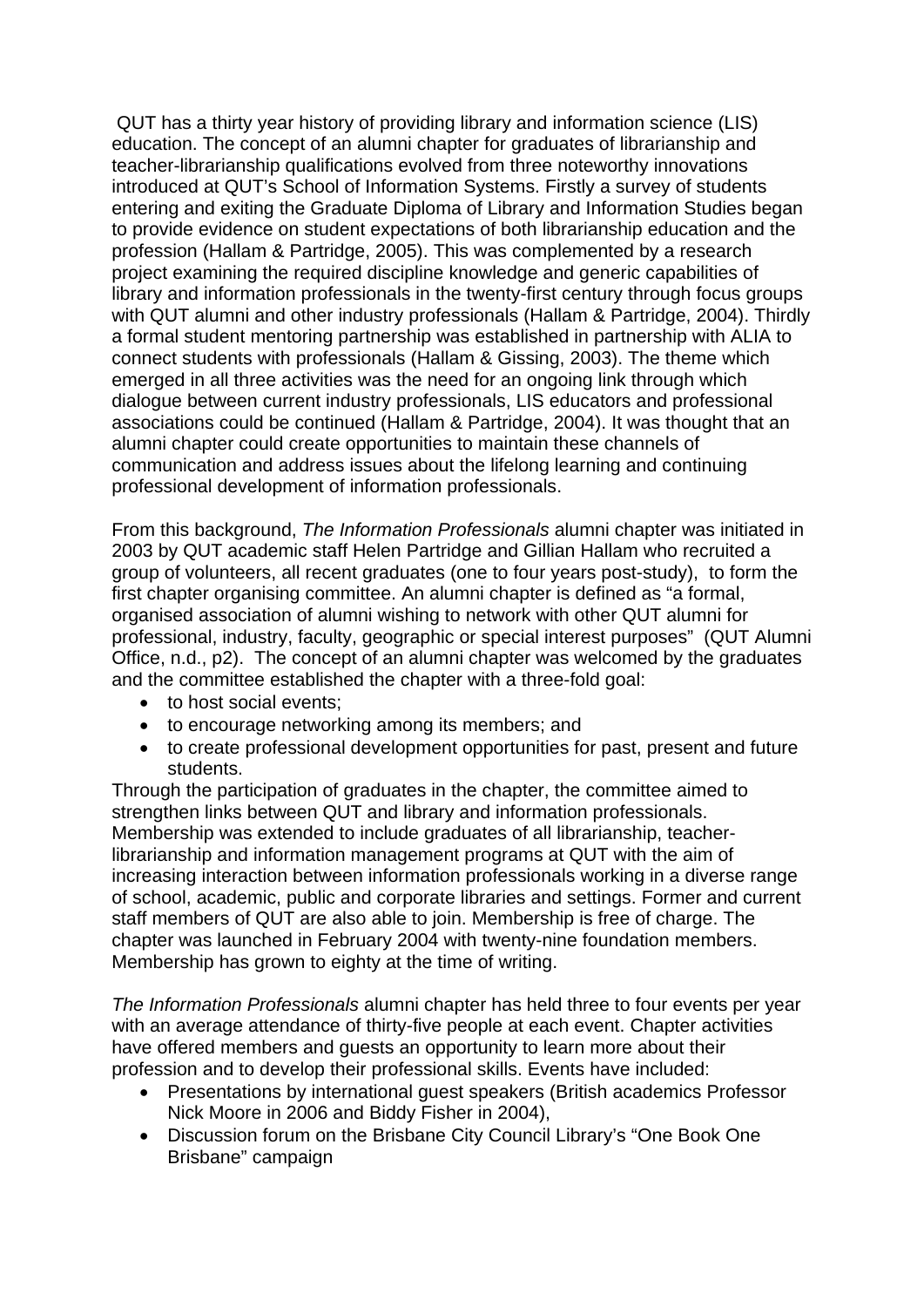- Information session on QUT's new Masters programs in information management and teacher librarianship
- Presentation on international job exchanges by an alumni member
- Mini-EBL Conference showcasing speakers from the Third Evidence Based Librarianship Conference (held in conjunction with ALIA)

In 2004 a bursary was awarded for registration costs for a member to attend the Australian Library and Information Association (ALIA) conference at the Gold Coast. A recent popular addition to the events calendar is the monthly "Monkey Monday" gatherings held in the evenings at an inner-city cafe. This social gathering has attracted new members to engage in networking in an informal and comfortable setting. Attendance at events is not limited to QUT alumni. Currently enrolled students are eligible to join before they graduate. The chapter also encourages attendance by anyone interested in library and information professions, regardless of their employment status or educational background. Graduates from other universities and programs are welcomed and encouraged to join as Associate members to maintain contact and strengthen relationships between QUT and the wider industry.

## **Professional development in library and information science**

Professional development has been succinctly defined as activity to enhance the ability to perform work-related functions (Gelfand as cited in White, 2001). Majid (2004, p58) suggests the major role of professional development is to fill the knowledge gaps that exist between LIS education and professional practice. As Fisher (2004) notes, even with the skills gained through formal education, information professionals need to continue to gain experience and update their expertise. Professional development activities can incorporate an extensive range of learning activities experienced in a variety of delivery modes. Responsibility for providing professional development opportunities has traditionally been seen as the role of employers, professional associations and educational institutions (ALIA, 2005c; Majid, 2004). ALIA's statement on professional development acknowledges the role of the individual in committing to professional development but highlights that employers and the professional association are responsible for providing opportunities for development (ALIA, 2005c). ALIA extends the personal responsibility element to an assurance to the wider community that its members "are keeping themselves up-to-date through such activities as professional reading, participation in seminars, courses and conferences, and workplace learning" (ALIA, 2005a). While this is an admirable sentiment, it should be noted that this is not enforced. Unlike the other professions, such as the law (for example Queensland Law Society, 2005), ALIA's formal continuing professional development is not a mandatory requirement for membership, accreditation or registration.

The literature does not rank alumni associations as a player in providing professional development activities in the library and information industries. But Dolbert (2002) notes that some American associations do provide alumni–focussed professional development and academic seminars to encourage interaction among academic staff, graduates and current students. It should be noted that QUT does not yet offer formal professional development through short courses or training workshops in the LIS field. But as previously noted, QUT is committed to supporting the ongoing and life-long learning of its graduates and does so through the support of its alumni chapters and volunteers.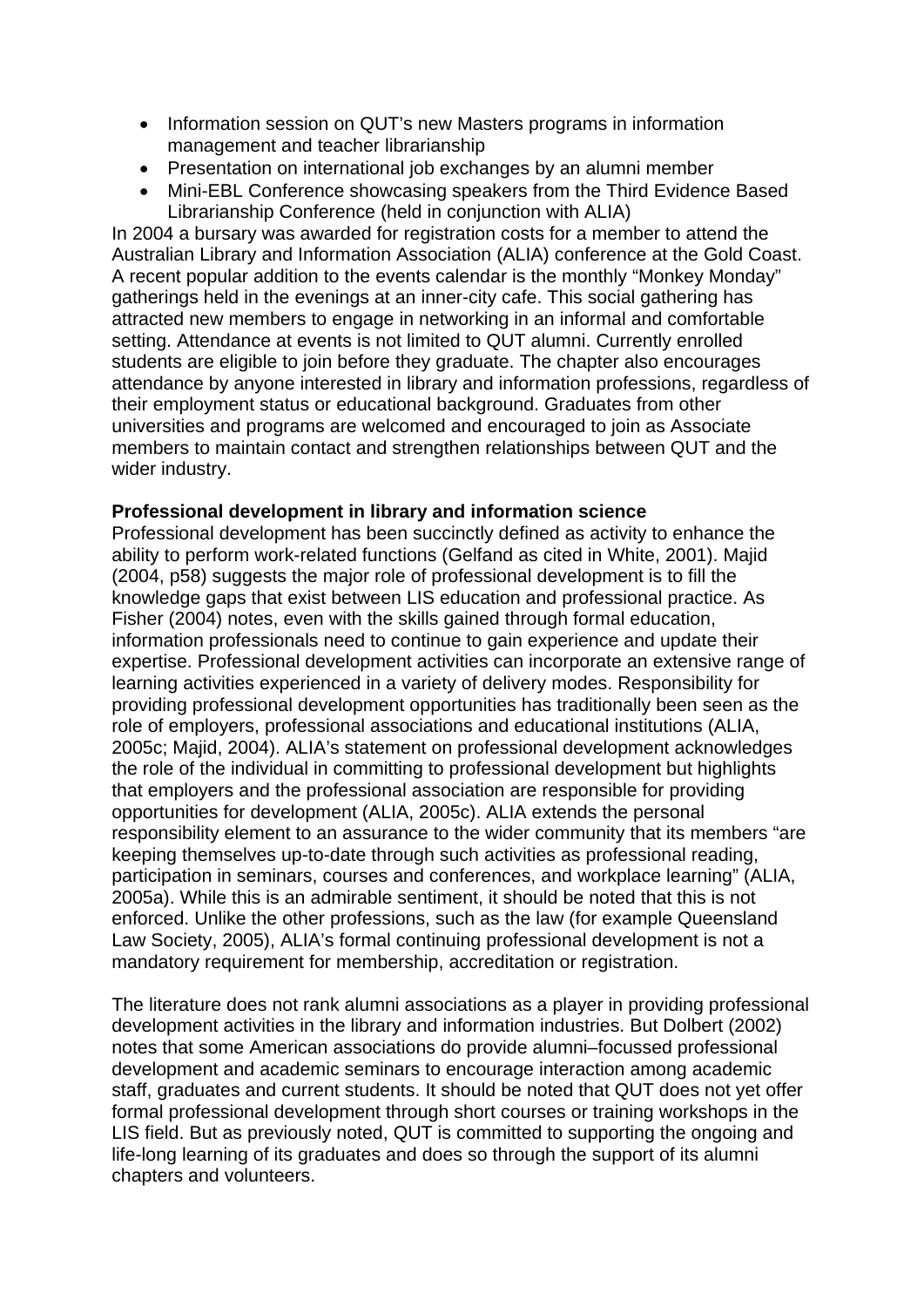#### **Professional development and the experience of QUT alumni members**

Creating professional development opportunities for past, present and future students is a key goal of *The Information Professionals* chapter. This focus was supported by the evidence of a survey of ten members following the chapter launch in 2004. The survey indicated new members were most interested in using alumni events as a source of professional development (nine responses) and networking (seven responses). The pilot study conducted for this paper sought to determine if this goal had been achieved by answering the question: How does *The Information Professionals* chapter to fit into the professional development plans of its members? A combined research approach was used for the pilot study:

- 1. A literature review was conducted.
- 2. A survey was posted online and email invitations sent to alumni members. Seventeen valid responses were received.
- 3. Interviews were conducted with three members of the chapter's current organising committee to supplement the survey data.

The survey respondents graduated between 1997 and 2005 with the exception of two respondents still to complete their qualification. The majority of respondents (six) had attended one or two events, four had attended three or four events, three responses had attended more than five and four people had never attended any events. All but one person intended to attend future alumni activities. Overall, members' experience of the alumni chapter and its events were positive with the only complaints relating to the timing of events. But disappointingly networking was strongly identified as the most valuable outcome of attending alumni events (nine responses) rather than the information presented by guest speakers at events (four responses).

Survey response A: Catching up with others from the course. Finding out what others have been doing.

Response B: Networking and hearing other people's experiences

Interview 3: I don't get to go to a lot of conferences so I get to hear from these people who I wouldn't hear from. I love the networking side as well because with other groups you do tend to get the same core group of people but I've noticed with the alumni group we have the same number of people at each event but it's completely different people every time.

Respondents' main sources of professional development covered a wide spectrum with in-house work-based activities, professional reading and attending conferences attracting the highest scores. Attending ALIA and alumni events were also rated. Some members were engaged in writing papers, article or online blogs and three people were undertaking formal study.

Interview 2: Personally I'm not heavily involved in the profession. The chapter has become my way to contribute, my way of becoming a part of the profession. It's not a huge commitment but it is still fulfilling.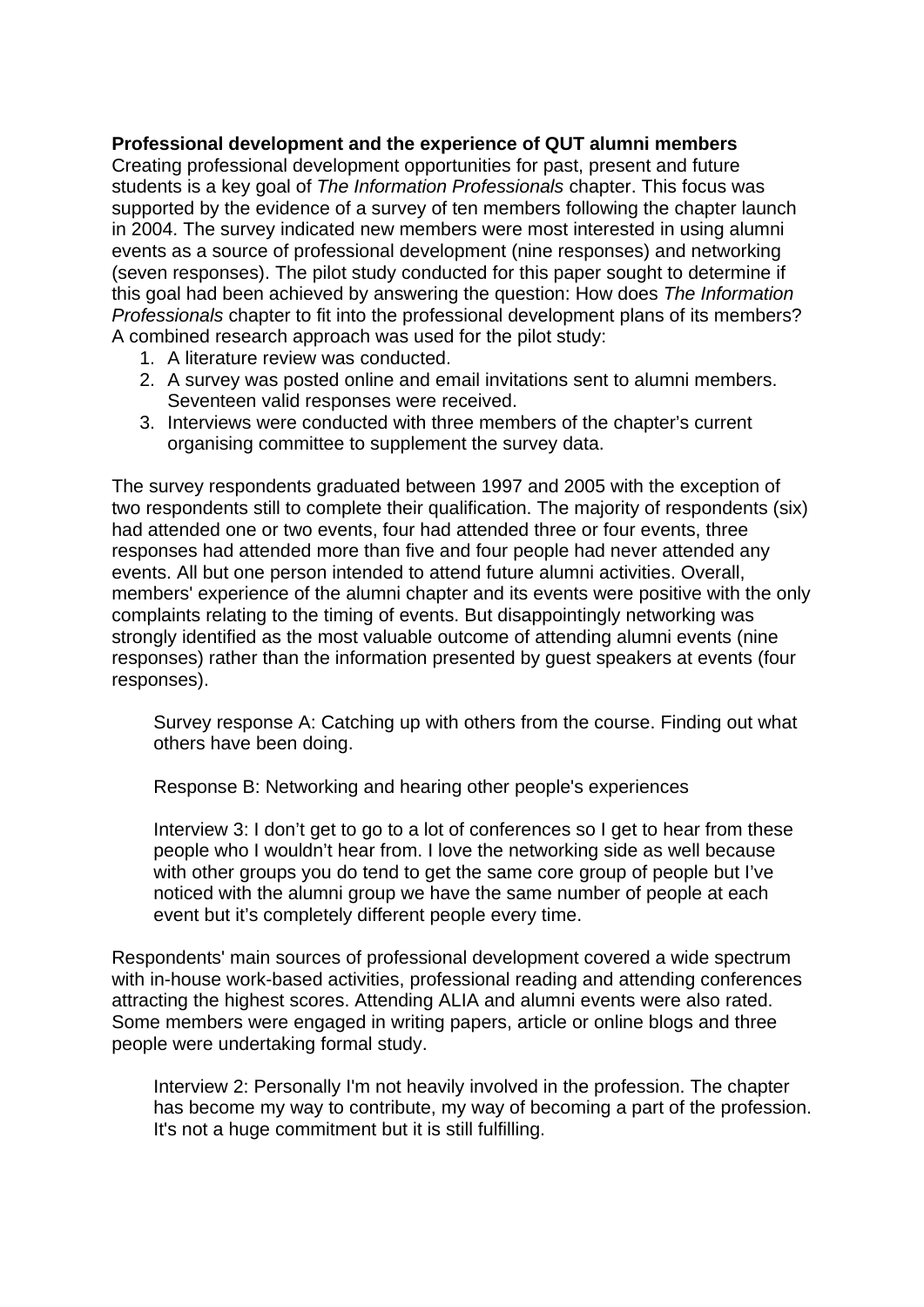Interview 1: I think it's all very tempting to just give up on anything professionally but I think it would get very boring and you wouldn't really hear what is happening and think about it in different ways and also meeting new people.

Suggestions for how the alumni chapter could help members develop their professional skills and abilities provoked a wide range of survey responses, including:

- Holding practical events on how to address selection criteria and job-seeking skills
- Providing RSS feeds or email new flashes, making journal articles available online to members
- Online events for geographically-dispersed members
- Providing workshop opportunities in collaboration with other allied organisations or institutions
- Sourcing speakers from various backgrounds and fields

Response J: By exposing me to information and knowledge that I do not have access to at work, keeps me in touch with fellow professionals, makes me think about my knowledge/ideas/preconceptions.

Interview 2: Use QUT as a resource to get people that are there working for QUT to actually come along to events and teach us, give us an extra insight into practical things, selection criteria, simple things like that through to things on copyright and stuff with the other alumni chapters.

While it is acknowledged that the sample size of this study is relatively small, it does provide a snapshot of how alumni members see *The Information Professionals* chapter contributing to their professional development. It should be emphasised that this research was undertaken as a pilot and future research will focus on capturing a much larger sample of members to build on this evidence. It is also noted that the interview participants were all committee members who, as evidenced by their voluntary roles, demonstrated a high level of commitment and engagement with the wider profession and that future research should also seek input from less active members.

#### **How can** *The Information Professionals* **chapter assist in members' professional development?**

*The Information Professionals'* main focus remains on balancing events which are learning opportunities for members to be exposed to new ideas and activities which are more social in nature. While the chapter is clearly meeting its goal of encouraging networking between members, more should be done to engage members in professional development and to increase the perceived value of the chapter by actively contributing to members' skills improvement. In making this commitment to creating professional development opportunities, the chapter has facilitated events at which alumni members who are also enrolled in ALIA's formal continuing professional development (CPD) scheme can accrue points. ALIA's CPD framework identifies a number of categories in which participants can gain points. Attendance at alumni events which involve an element of learning, such as presentations, seminars, workshops or training, qualifies as an informal learning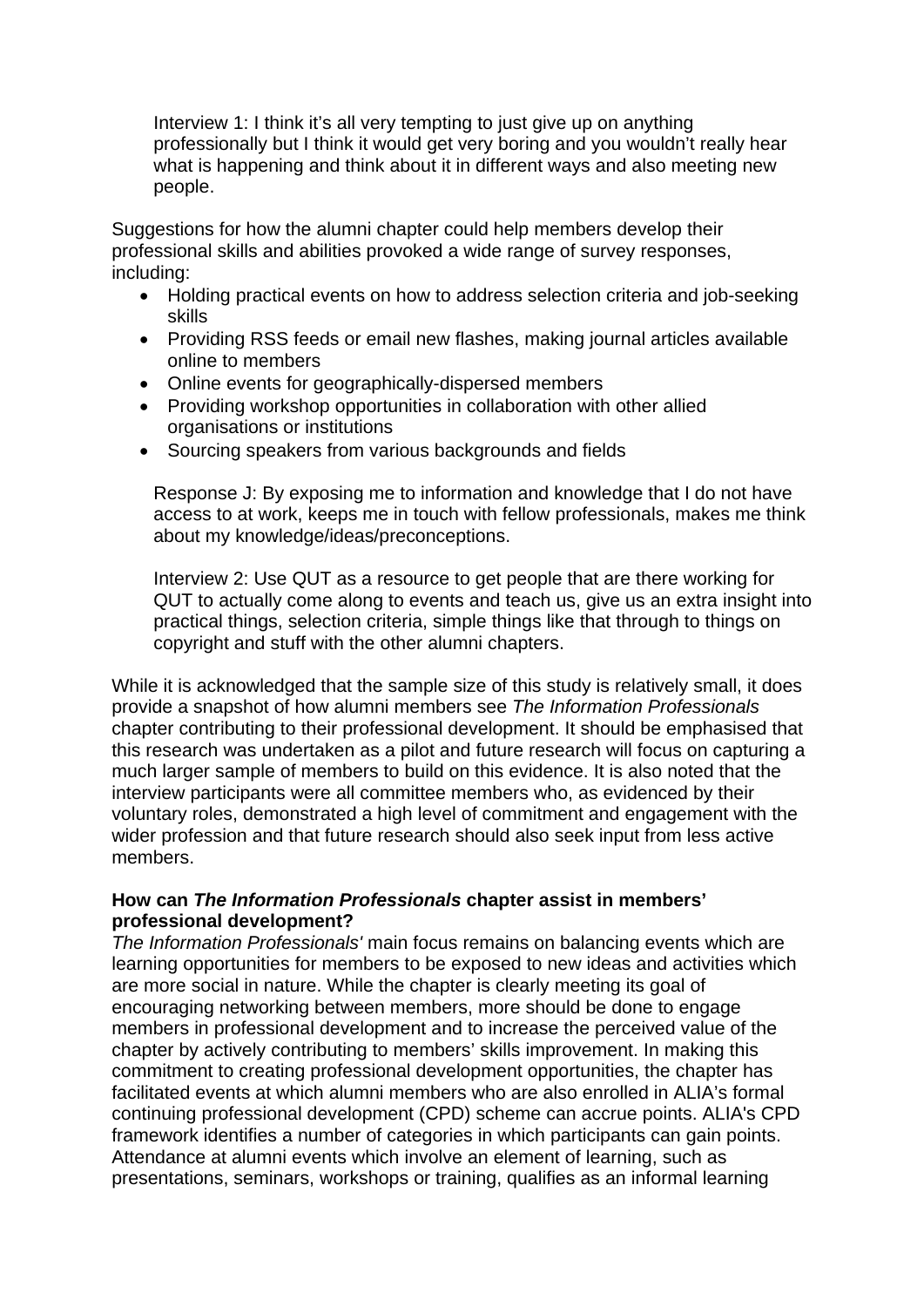activity eligible for CPD points. Attendance at networking, social events or annual general meetings does not accrue any points (ALIA, 2005b). While all survey respondents were actively engaged in at least one or more professional development activities, only one person was enrolled in ALIA's CPD program. (It should be noted that the survey did not investigate whether QUT alumni were also ALIA members and it is recommended that future research investigate this.) The reasons suggested by the interviewees for the lack of participation in ALIA's CPD program were confusion about the structure and flexibility of the program and the level of commitment required.

Interview 1: I'm just not sure I would have the dedication to keep it (CPD) up and actually get the accrued number of points.

Interview 3: I would consider going into the CPD program but I sometimes wonder what is involved. I just wonder at what point you are supposed to be entering into it and how much you should do of it.

The documentary evidence required by ALIA for recording CPD activities is a certificate of participation or a record of learning activities sheet. At this stage, the alumni chapter has not provided participants with a certificate of attendance and this is an area for improvement. While ALIA does not accredit professional providers or activities, with the exception of those professional training providers with whom ALIA has formal partnerships (ALIA, 2005d), ALIA could provide an attendance certificate template for use by its own groups and affiliates. By offering members proof of attendance, *The Information Professionals* could encourage its members to participate in the formal ALIA CPD scheme and to actively consider alumni events as a part of their career learning activities.

Speakers at alumni events are also able to gain CPD points under the presentations and papers category. The chapter has already had one alumnus as a guest speaker and this is another area where the alumni chapter can support members undertaking CPD, by further drawing on the expertise of its members to speak at events and by creating opportunities for members to develop their public speaking and professional writing skills. Again, proof of participation could be provided by the alumni chapter to assist with members' CPD record keeping.

In 2004, *The Information Professionals* were able to offer one new graduate (in his/her first year post-study) the opportunity to attend the ALIA Biennial conference through a generous and anonymous donation to cover registration costs. This was repeated in 2005 with a registration awarded to a new graduate to attend the Third International Evidence Based Librarianship Conference and again in 2006, a bursary will be offered to send an alumni member to the New Librarians' Symposium in Sydney. This type of philanthropy is one area where the alumni chapter can extend its support of new graduates and distinguish itself from other professional associations and professional development providers. Currently the chapter has not actively engaged in fundraising activities but avenues do exist within the university's framework to support sponsorship of alumni at events and to provide financial assistance for current students through scholarships and bursaries. Complementing the bursary initiatives, the chapter held a popular "mini-conference" in 2005 which allowed members to hear some of the papers presented at the Third International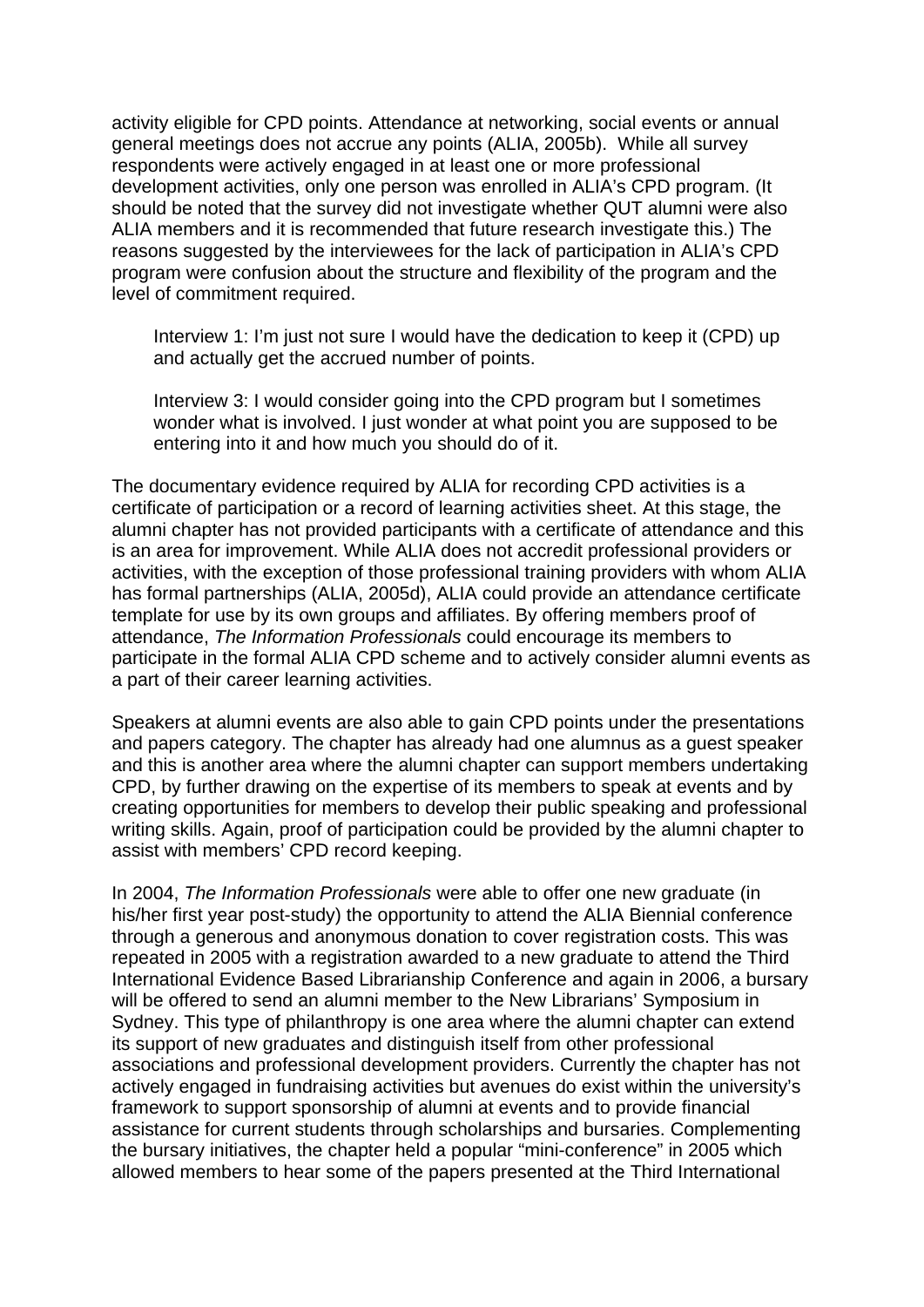Evidence Based Librarianship Conference. This successful event, held in conjunction with QUT and ALIA, allowed members who were not able to attend the full conference for financial or other means to engage in a scaled down version of the event. Providing members with access to events which would otherwise be financially prohibitive is certainly one area where the alumni chapter can seek to excel and provide practical support, particularly for new graduates.

Interview 1: Those things can cost a fortune and as a reference librarian entrance-level I am not getting sent to stuff like that.

Like ALIA, *The Information Professionals* alumni chapter relies on the contribution and commitment of its volunteers. However the success of the chapter has been underpinned by the strong support of QUT's Alumni Office and the access to the resources and infrastructure of the university. This support includes access to venues at QUT campuses, hosting the chapter website, invitation mail-outs to promote events and maintaining a database of event RSVPs and attendances to track membership participation. This support affords the chapter access to a greater membership base than could otherwise be achieved through email and word of mouth advertising. The alumni chapter can repay this support by recruiting its members to participate in the development of future LIS professionals by acting as mentors to current students, as guest lecturers, as research participants, by attending QUT student and alumni events and in recruiting new students or returning themselves to study at QUT.

Interview 3: I've also been considering going back and finishing the Masters and now that there are people going through doing the Masters, you can go (to events) and maybe there are people there who have updated their qualifications and I can talk to them about it and see what they thought of it.

Interview 1: The benefits I like are that you have the backing of the university to organise things. And suddenly it makes things happen so much better. It gets people to come who aren't just in your usual circuit.

By engaging in these types of activities, alumni will not only be contributing to the ongoing success of QUT's LIS courses but developing their own personal and professional skills.

#### **The missing link?**

The evidence from this pilot study shows that alumni chapters can contribute to their members' continuing professional development. *The Information Professionals* chapter at QUT offers a valuable opportunity to create stronger links between librarianship educators, students, new graduates and experienced practitioners. "Alumni can provide the missing link by way of resources and assisting universities to remain in touch with the changing demands of the industry and society" (Sharda & Butler, 2004, p457). But alumni can engage and be engaged in more than this. By building on graduates' existing university loyalties, alumni chapters can aid library and information professionals in their ongoing skills development and lifelong learning while reconnecting them with the university community and current LIS education. By building on these loyalties and emotional ties to QUT, *The Information Professionals* chapter is uniquely positioned to engage QUT graduates in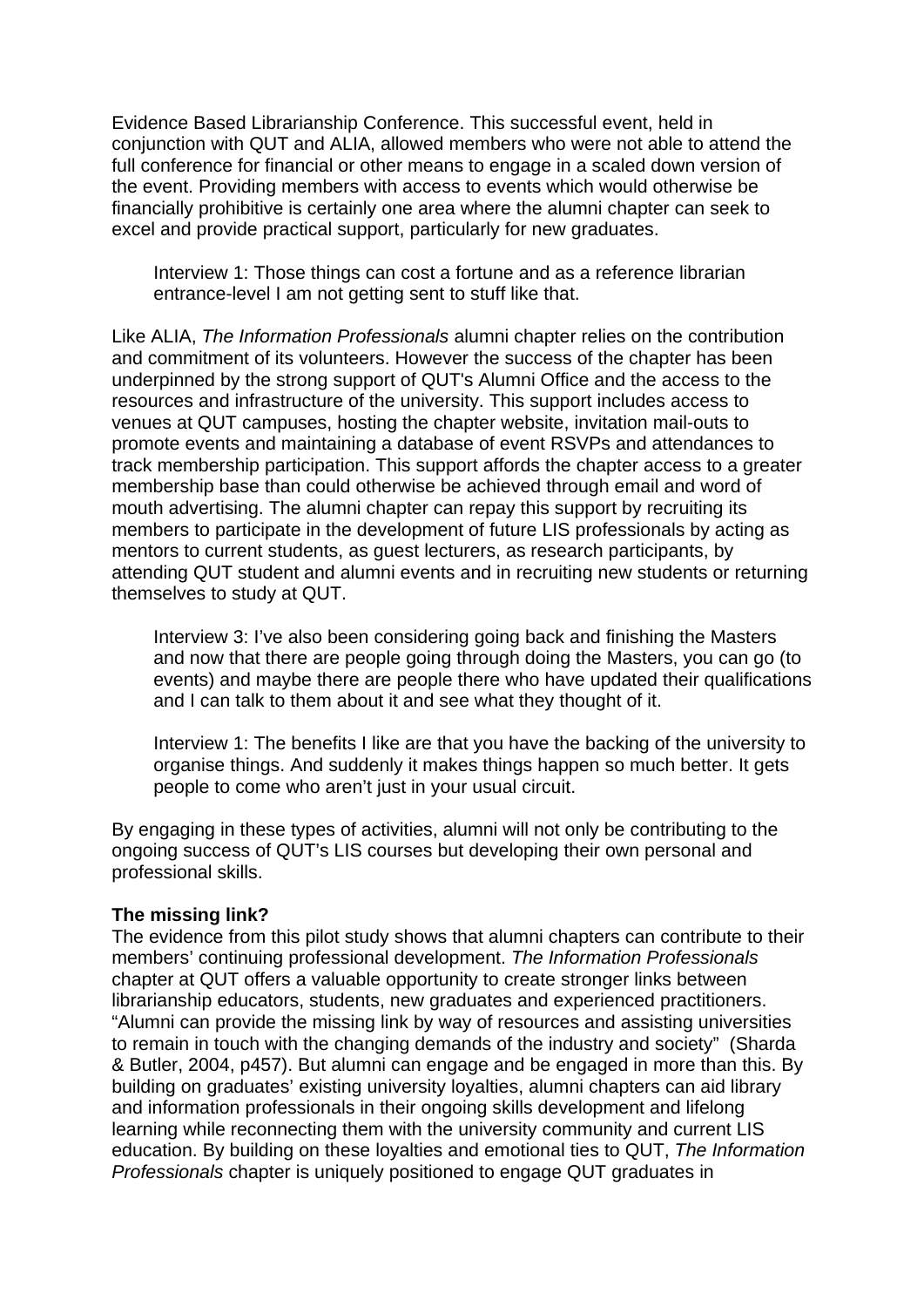professional development activities, particularly in cases where graduates may not be members of ALIA or other industry associations.

Professional development ultimately depends on the commitment and motivation of the individual but alumni chapters, as well as employers and professional associations, can create opportunities and events to encourage members to engage in developing their skills and abilities throughout their career. Alumni chapters can also create opportunities that may not be available to members through other means, by providing financial assistance and providing access to expertise available through the resources of the university. Creating opportunities to financial aid new graduates in participating in professional development events which would otherwise be out of reach is one area where this alumni chapter can distinguish itself from other industry groups and professional development providers. To further enrich the profession and acknowledge the achievement of individuals committed to CPD, learning activities conducted by this alumni chapter should be formally and easily recognised by ALIA's and other professional associations' CPD programs. ALIA should embrace new and innovative providers of professional development and work with them to collaboratively strengthen the imperative for library and information professionals to engage in continuing professional development and to cooperatively build the membership of both groups. The challenge for *The Information Professionals* alumni chapter is to build on their initial success and to continue to increase their value to members by being seen as a provider of professional development and a key contributor to their members' lifelong learning.

## **References**

- ALIA. (2005a). The ALIA professional development (PD) scheme. Retrieved April 27, 2006, from http://www.alia.org.au/membersonly/education/pd/userguide/pd.html
- ALIA. (2005b). Informal learning activities. Retrieved May 22, 2006, from http://www.alia.org.au/members-only/education/pd/userguide/informal.html
- ALIA. (2005c). Professional development for library and information professionals. Retrieved May 19, 2006, from http://www.alia.org.au/policies/professional.development.html
- ALIA. (2005d). Summary of activities. Retrieved May 22, 2006, from http://www.alia.org.au/members
	- only/education/pd/userguide/activities.html?realm=10
- Baker, D. (1997). The relevance of alumni associations: How vital are they to their parent institutions? In D. H. McMillen (Ed.), *Globalisation and Regional Communities: Geoeconomic, Sociocultural and Security Implications for Australia* (pp. 328-330). Toowoomba: USQ Press.
- Dolbert, S. C. (2002). *Future Trends in Alumni Relations*. Paper presented at the Australian International Education Conference. Retrieved May 3, 2006 from http://www.idp.com/16aiecpapers/program/wednesday/perspectives3/Clouse Dolbert\_p.pdf.
- Fisher, B. (2004). *Workforce skills development: The professional imperative for information services in the United Kingdom*. Paper presented at the ALIA 2004 Biennial Conference. Retrieved April 25, 2006 from http://conferences.alia.org.au/alia2004/pdfs/fisher.b.paper.pdf.
- Hallam, G., & Gissing, C. (2003). The QUT/ALIA Queensland student mentoring program [Electronic Version]. *Australian Library Journal*, 52, 149-161.